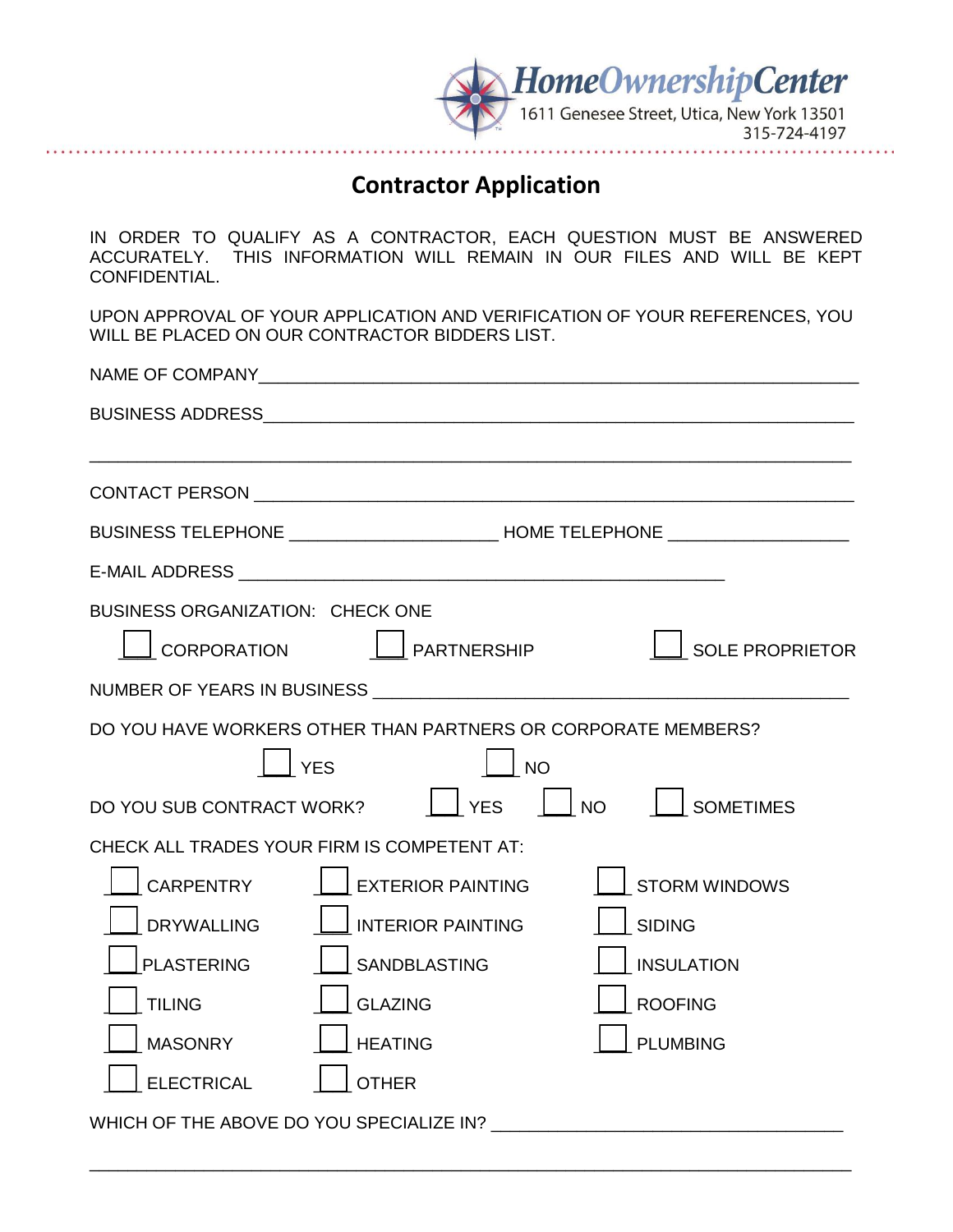| ARE YOU LICENSED?                                                                      | <b>NO</b><br><b>YES</b> | <b>NOT APPLICABLE</b> |                         |
|----------------------------------------------------------------------------------------|-------------------------|-----------------------|-------------------------|
| DO YOU PREFER NEW CONSTRUCTUION?                                                       |                         | <b>YES</b>            | <b>NO</b>               |
| ARE YOU WILLING TO PERFORM WORK ON OLD CONSTRUCTION?                                   |                         | <b>IYES</b>           | <b>NO</b>               |
| WHAT IS THE SMALLEST JOB YOU WILL PERFORM? DOLLAR AMOUNT                               |                         |                       |                         |
| WHAT IS THE LARGEST JOB YOU WILL PERFORM?                                              |                         | <b>DOLLAR AMOUNT</b>  |                         |
| LIST YOUR LAST THREE JOBS FOR REFERENCE CHECK:                                         |                         |                       |                         |
| NAME                                                                                   | <b>ADDRESS</b>          |                       | PHONE #:                |
|                                                                                        |                         |                       |                         |
| WOULD YOU BE AVAILABLE FOR EMERGENCY WORK?<br><b>YES</b>                               | <b>NO</b>               | <b>NOT APPLICABLE</b> |                         |
| LIST YOUR MATERIAL SUPPLIERS:<br><b>NAME</b>                                           |                         |                       | PHONE #                 |
|                                                                                        |                         |                       |                         |
| DO YOU HAVE A CREDIT LINE WITH YOUR SUPPLIERS?                                         |                         | <b>YES</b>            | <b>INO</b>              |
| HAVE YOU PERFORMED WORK THROUGH ANY SIMILAR COMMUNITY HOUSING<br><b>ORGANIZATIONS?</b> | <b>YES</b>              | <b>NO</b>             |                         |
| IS YOUR CONTRACTOR'S LIABILITY INSURANCE UP-TO-DATE?                                   |                         |                       | <b>YES</b><br><b>NO</b> |
| IF YES, SUBMIT A COPY OR COMPLETE THE FOLLOWING:                                       |                         |                       |                         |
|                                                                                        |                         |                       |                         |
|                                                                                        |                         |                       |                         |
|                                                                                        |                         |                       |                         |
|                                                                                        |                         |                       |                         |
|                                                                                        |                         |                       |                         |
| IS YOUR WORKMAN'S COMPENSATION POLICY UP-TO-DATE?<br><b>YES</b>                        | <b>NO</b>               |                       |                         |